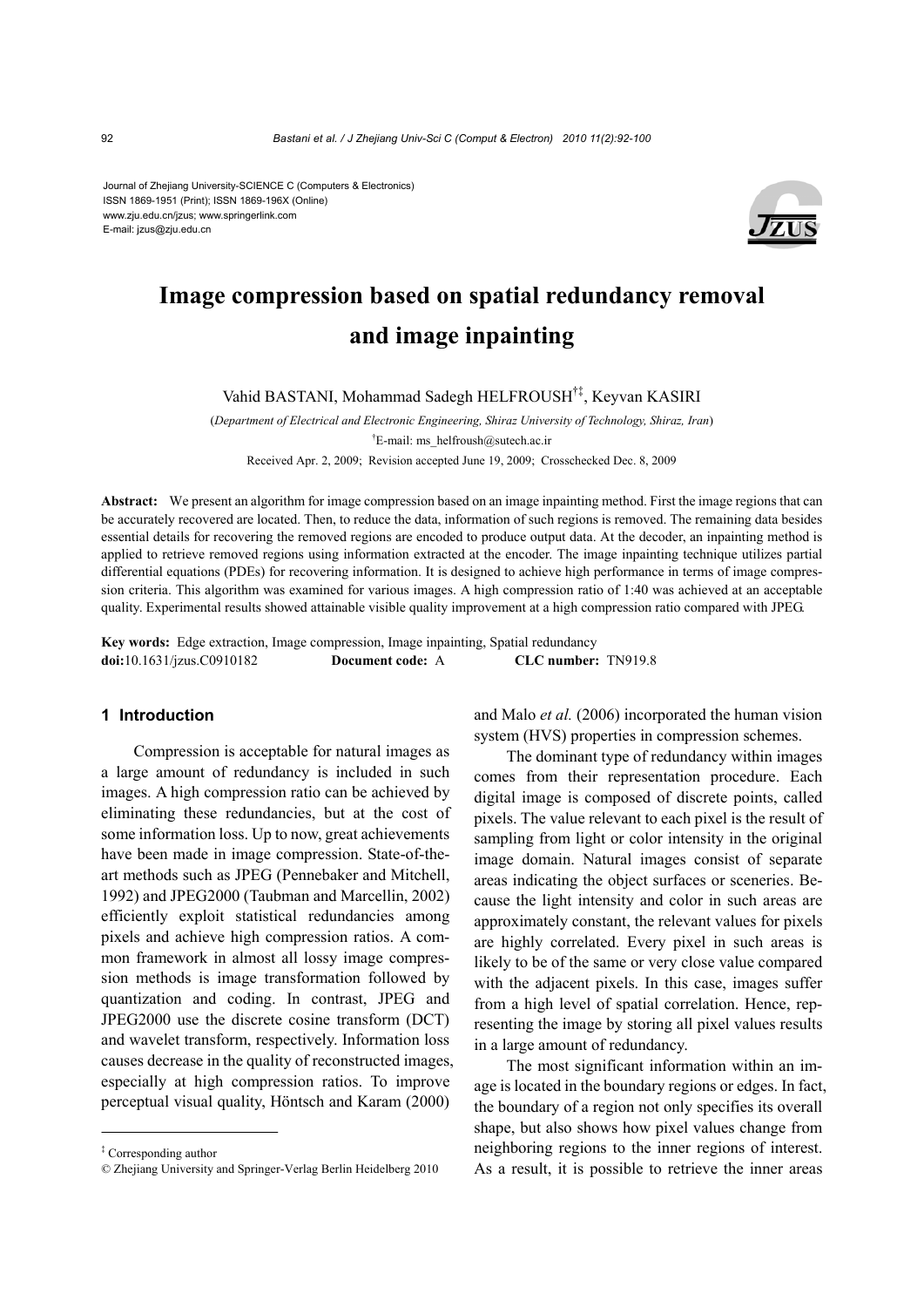using pixels located on the boundaries. Therefore, boundaries or edges are all the required information for displaying an image. Fig. 1 clarifies this concept. Fig. 1a shows a synthetic image composed of three different regions. Fig. 1b shows the boundaries of regions in Fig. 1a. Certainly, by diffusing the information of boundaries shown in Fig. 1b into the corresponding region, the image in Fig. 1a will be recovered. In Fig. 1b, the boundary regions are preserved with 9 pixels width. Also, the information related to other regions is removed. It is evident that only 2 pixels rather than 9 are adequate for representing boundary regions.



**Fig. 1 (a) An image with three regions; (b) Extracted edges of the same image with 9 pixels width**

The variation in values of pixels orthogonal to the edges is significant. Hence, areas in the neighborhood of edges may be considered as essential image information. On the other hand, while moving along the edge direction, no significant changes in pixel values will be observed. Moving further to the inner points of the boundaries will result in a considerable correlation for pixel values. Edges also represent some other necessary information including shapes. Redundancies related to the correlation along the edge direction may also be exploited via extracting shape information from pixel values in boundary regions.

Pixel values at the endpoints of an edge will be used for recovering the entire edge and boundary region. Of course, it holds true if the location of the edge points is known. In this paper, the edge endpoint is called the 'source point'. In order to recover boundary regions and pixels located perpendicular to the edge direction, samples of source points should be provided. These samples should come from different areas at each side of the edge. Fig. 2 indicates edge locations and source points for the image shown in Fig. 1a.



**Fig. 2 (a) Source points and boundaries for Fig. 1a (the black lines stand for edges); (b) Zoomed version of (a)**

The method proposed in this paper is based on eliminating the information of correlated regions and filling in the missing areas using sample pixels. In this method, some regions are intentionally removed at the encoder and recovered using an inpainting or interpolation technique at the decoder. Image inpainting is a method for recovering regions in images whose pixels are distorted or removed in some way. Inpainting methods are commonly based on partial differential equations (PDEs) (Bertalmio *et al.*, 2000; 2001; Bertalmio, 2006; Tai *et al.*, 2006), total variation (TV) (Shen and Chan, 2002; Chan and Shen, 2005b), and exemplar-based texture synthesis (Criminisi *et al.*, 2004). PDE and TV approaches work satisfactorily for homogenous inpainting regions with linear structures. However, in dealing with textural regions, the texture synthesis approach is more suitable. Some studies (Rane *et al.*, 2003; Grossauer, 2004) combined image inpainting and texture synthesis approaches to take advantage of both techniques. In PDE techniques, pixel values around the region to be inpainted are considered to be the boundary condition for a boundary value problem. Then, a proper equation for interpolating in that area will be solved. Image inpainting has a variety of applications such as text and object removal (Criminisi *et al.*, 2004; Patwardhan *et al.*, 2005), denoising, super resolution, digital zooming (Chan and Shen, 2005a), filling-in (Rane *et al.*, 2003), and compression.

Image inpainting for compression has been utilized in some previous studies (Rane *et al.*, 2003; Liu *et al.*, 2007; Galić *et al.*, 2008). Rane *et al.* (2003) proposed a method for recovering the removed blocks during JPEG transmission. The authors mentioned that this filling-in technique may be used as a preprocessing step for increasing JPEG performance. In this work, the original image is first partitioned into blocks, and each block is classified as a textural or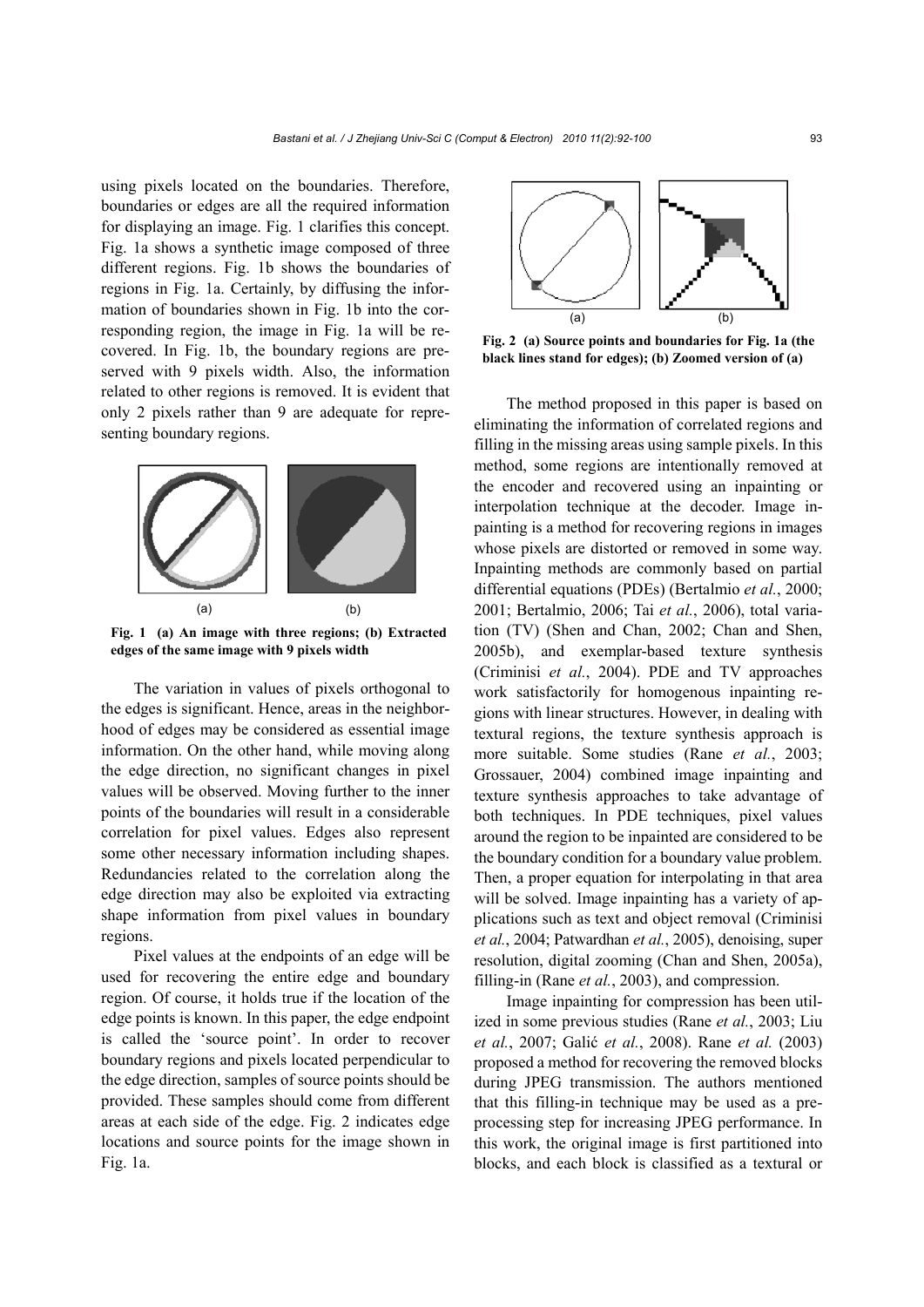structural type. At the receiver, depending on the type of received block, two different approaches are selected for decoding of the blocks. A PDE-based inpainting method for structural blocks and a texture synthesis algorithm for textural blocks are applied. Liu *et al.* (2007) offered an algorithm similar to that in Rane *et al.* (2003). In this case, the inpainting method takes advantage of exemplar-based texture synthesis. In this method, edge information is stored as the ancillary information required for the recovering process.

Galić *et al.* (2008) used an inpainting technique directly for compression while Rane *et al.* (2003) and Liu *et al.* (2007) treated image inpainting only as a preprocessing step to increase other existing image compression standards. Here, the original image is analyzed into triangular regions in such a way that the triangle area is interpolated via triangle vertexes. For the interpolation phase, an anisotropic diffusion equation is used. Using this equation the edges can be recovered in an appropriate manner.

The method of this paper is involved in an independent compression with an inpainting technique. In our scheme, feature extraction is based on image structures. In the decoding phase, boundary region information is used for the recovering process. As a result, at high compression ratios, distortions caused by loss of information will occur mainly in pixel values rather than in image structures. Note that, for the HVS, distortions in image structures are more noticeable than distortions in pixel values. Furthermore, our method uses a high quality inpainting, which is specially designed to recover the removed information using edge direction and source points.

## **2 Image inpainting**

Image inpainting is aimed to fill in missing regions or to modify damaged regions in a visually plausible and non-detectable way. In order to well clarify the inpainting problem, assume  $u_0$  as the intensity function of the image defined in domain *D*. As indicated in Fig. 3, there is a hole *Ω*⊂*D* with unknown information. The objective is to find the recovered version of  $u_0$ , namely  $u$ , in such a way that the intensity function in the area  $D$ −*Ω* remains equal to  $u_0$ while meaningfully filling in other regions. In this way, information on the boundary *ε* is diffused into *Ω* via a 2D interpolation technique.



**Fig. 3 A general case of the image inpainting problem** 

Note that in a general form, no information is available about the regions to be inpainted. It is obvious that the resulting inpainted image is not necessarily similar to the original one. However, for the application of compression, it is necessary for the inpainted image to be similar to the original one with a sufficient degree of accuracy. As the original image is in hand, it is possible to extract all of the information required for compression with an acceptable quality. In the method presented in this study, the only essential information for retrieving an image includes source point pixels and edges. In this particular case, one should design an inpainting method compatible with this application.

As an example, assume the region *Ω* in Fig. 3 as one of the closed regions in Fig. 1b. Here *ε* denotes the boundary of this region. In this case it is desirable to recover *Ω* using previously stored information available in *ε*. The resulting information should produce a high degree of correlation and smoothing. Hence, the problem can be expressed as the following boundary value problem in *Ω*:

$$
\begin{cases} \Delta u = 0 \text{ in } \Omega, \\ u = u_0|_{\varepsilon}, \end{cases}
$$
 (1)

where  $\Delta$ ,  $u_0$  and  $u$  stand for the Laplacian operator, the original image and the inpainted image, respectively. This is the Laplace equation for two dimensions. Comparing this equation with traditional inpainting equations, like those used in Bertalmio *et al.* (2000) and Galić *et al.* (2008), we can find that analytical and numerical theory for solving the Laplace equation has been completely extended, and that the existence and uniqueness of its response have already been proven.

It can be deduced from the above explanation that information on boundary *ε* is quite helpful in inpainting the regions inside that boundary. Here the boundary regions are specified by the source pixels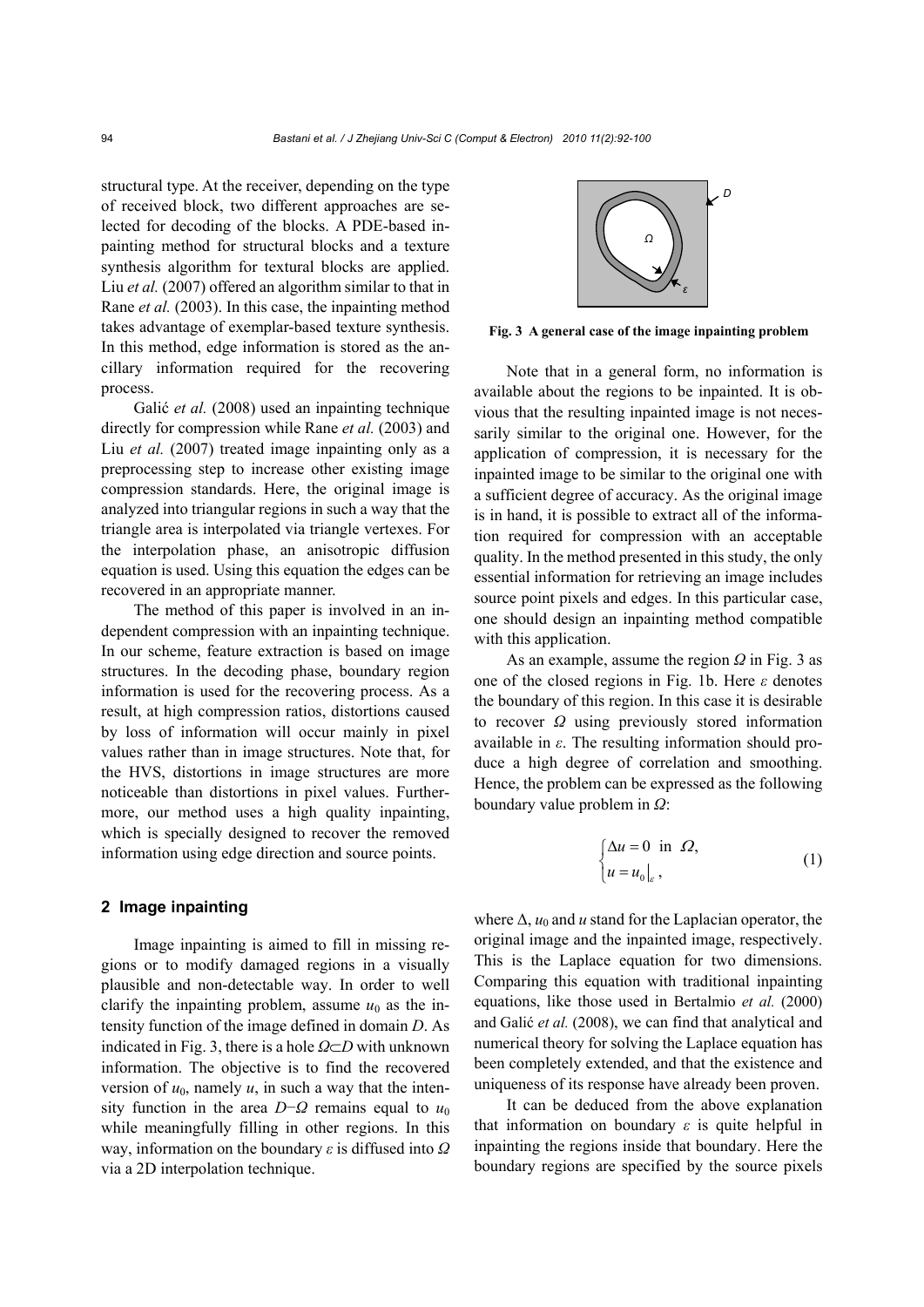located on the endpoints of each edge and the shape of the corresponding edges. Hence, it is essential to deal with the recovering process by first considering the boundaries. There are no considerable variations along with the boundary or edge. Hence, the recovering process for boundary regions is similar to that for inner areas of the boundaries. Here the boundary value problem is addressed as a 1D problem along with the edges. A generic form of this problem is illustrated in Fig. 4, where  $\mu_1$  and  $\mu_2$  are the endpoints or the source points.  $\mu_1$  and  $\mu_2$  are neighboring as the boundary is a closed path. The curve *Γ* is the boundary indicating the edge, which is necessary for the retrieving process.



**Fig. 4 The inpainting problem description for the application of image compression**

In this stage the objective is to reconstruct the information in boundary region *ε* using the information available at endpoints  $\mu_1$  and  $\mu_2$  and using the curve *Γ* as an edge path. One can express *Γ* in a parametric form as follows:

$$
\Gamma = \{(x_t, y_t) | x_t = f(t), y_t = g(t) \},\tag{2}
$$

where *f* and *g* are functions of *t* describing the curve *Γ*. Now, the problem of recovering *u* in the boundary region *ε* may be converted to the following boundary value problem:

$$
\begin{cases} \frac{d^2 u}{dt^2} = 0, \\ u|_{\mu_1} = u_0|_{\mu_1}, \quad u|_{\mu_2} = u_0|_{\mu_2}, \end{cases}
$$
 (3)

where d*l* is the differential element along with the curve. This equation arises from the minimum variation property along the path. Let *n* be a tangent vector to the curve:

$$
\boldsymbol{n} = \left(\frac{\mathrm{d}x_t}{\mathrm{d}t}, \frac{\mathrm{d}y_t}{\mathrm{d}t}\right) / \sqrt{\left(\frac{\mathrm{d}x_t}{\mathrm{d}t}\right)^2 + \left(\frac{\mathrm{d}y_t}{\mathrm{d}t}\right)^2}.
$$
 (4)

The first derivative along with the curve *Γ* in Eq. (3) can be defined as

$$
\frac{du}{dl} = \left(\frac{\partial u}{\partial x}\frac{dx_t}{dt} + \frac{\partial u}{\partial y}\frac{dy_t}{dt}\right) / \sqrt{\left(\frac{dx_t}{dt}\right)^2 + \left(\frac{dy_t}{dt}\right)^2} \quad (5)
$$

According to Eq. (1), using boundary information *ε*, the region *Ω* is reconstructed. The boundary *ε* can be retrieved by solving Eq. (3) using the source points  $\mu_1$ ,  $\mu_2$  and the path *Γ*. In order to model the overall problem into a single equation, the function  $λ(x, y)$  is defined in the region  $Ω∪ε$  as follows:

$$
\lambda(x, y) = \begin{cases} 1, & (x, y) \in \varepsilon, \\ 0, & (x, y) \in \Omega, \end{cases}
$$
 (6)

Combining Eqs. (1), (3) and (6), a generic form of the problem for the entire region is given as

$$
\begin{cases} \lambda \frac{d^2 u}{dl^2} + (1 - \lambda) \Delta u = 0, \\ u|_{\mu_1} = u_0|_{\mu_1}, \quad u|_{\mu_2} = u_0|_{\mu_2}. \end{cases}
$$
 (7)

This equation describes the inpainting problem in recovering the removed spatial redundancy. Here the boundary conditions are those mentioned in Eq. (3). Solving Eq. (3) will result in *ε* which by itself is the boundary condition of Eq. (1). Hence, solving Eq. (7) analytically consists of two stages: first solving Eq. (1) to find values in *ε* and then solving Eq. (3) to retrieve values in *Ω* using information available in *ε.* One may combine these two steps into one by some brief modifications in the numerical approach, as described in the following.

Based on the idea used in Perona and Malik (1990) for numerical approximation, we use the mask shown in Fig. 5. The central difference of the Laplace equation will be

$$
\begin{cases} 4u_{\rm C} - u_{\rm N} - u_{\rm E} - u_{\rm S} - u_{\rm W} = 0, \\ u_{\rm C} = u_{i,j}, \ \ 1 \leq i \leq N, \ \ 1 \leq j \leq M. \end{cases} \tag{8}
$$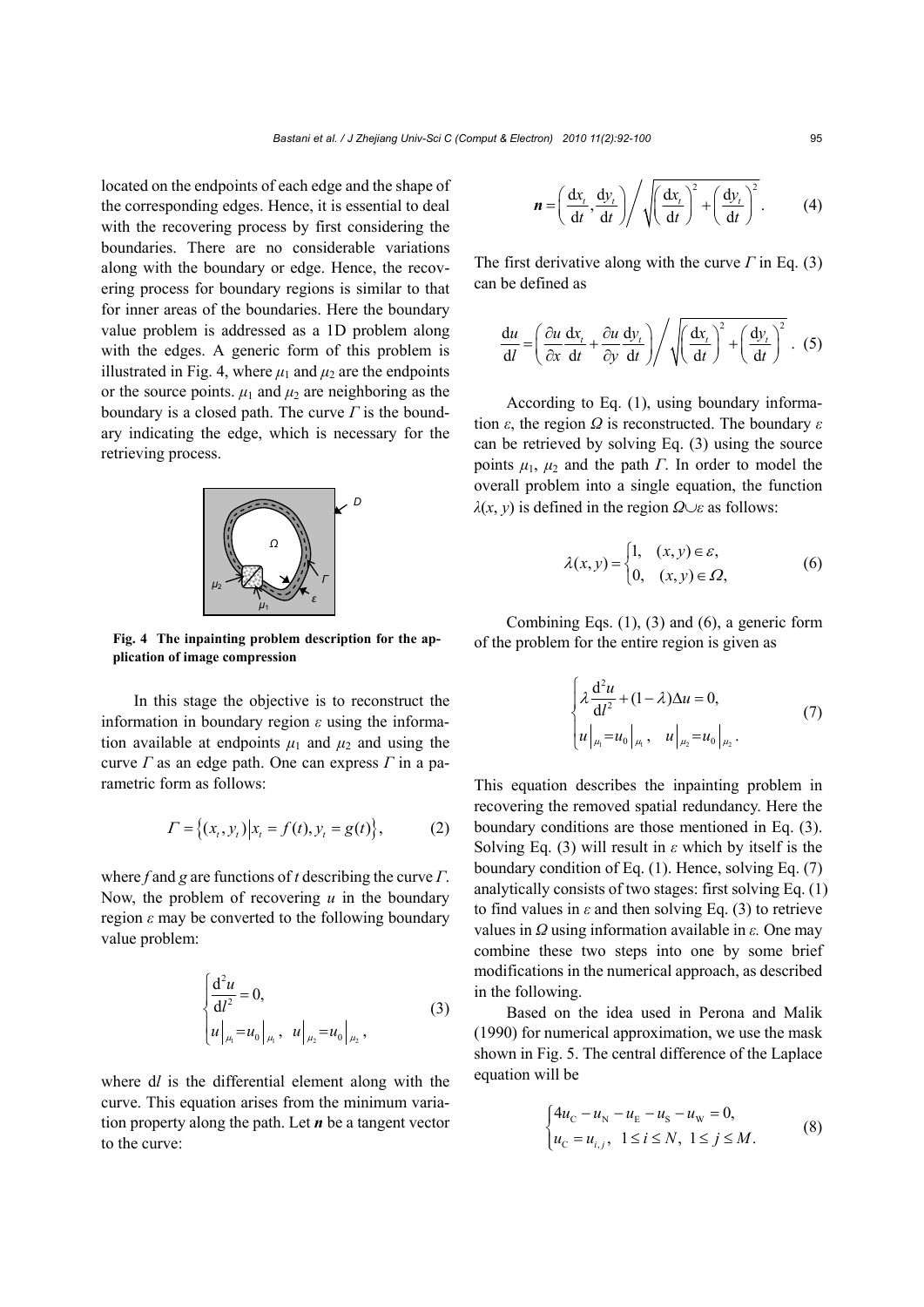| <b>NW</b> | N | <b>NE</b> |  |
|-----------|---|-----------|--|
| W         | C | E         |  |
| SW        | S | <b>SE</b> |  |

**Fig. 5 Pixels in the neighborhood of central pixel C in a 3×3 mask**

For an image with *M*×*N* dimensions, each pixel should be solved. Therefore, the numerical approach for solving the Laplace equation can be changed into a system of *M*×*N* equations and unknowns, which is solvable through any iterative method. In order to solve Eq. (7), we extend Eq. (8) to eight pixels and add coefficients as

$$
u_{\rm C} = \frac{1}{8} \left( c_{\rm N} \cdot u_{\rm N} + c_{\rm E} \cdot u_{\rm E} + c_{\rm S} \cdot u_{\rm S} + c_{\rm W} \cdot u_{\rm W} + c_{\rm NW} \cdot u_{\rm NW} \right. \\ \left. + c_{\rm NE} \cdot u_{\rm NE} + c_{\rm SW} \cdot u_{\rm SW} + c_{\rm SE} \cdot u_{\rm SE} \right). \tag{9}
$$

The coefficients *ci*'s are defined via *Γ* and *λ* as follows:

$$
\lambda = 0 \Longrightarrow \begin{cases} c_{\rm N} = c_{\rm E} = c_{\rm S} = c_{\rm w} = 2, \\ c_{\rm NW} = c_{\rm NE} = c_{\rm SW} = c_{\rm SE} = 0, \end{cases}
$$
 (10a)

$$
\lambda = 1 \Longrightarrow \begin{cases} c_{t-1} = c_{t+1} = 4, \\ c_{\text{else}} = 0, \end{cases}
$$
 (10b)

where  $c_{t-1}$  and  $c_{t+1}$  are the coefficients of adjacent points along *Γ* in the boundary region *ε*. This means that for  $\lambda=1$ , i.e., along the edges, only the coefficients of previous and next points along *Γ* are nonzero. Therefore, Eq. (9) will be converted into a 1D equation in the *Γ* direction. For *λ*=0 it may be considered as a 2D equation as stated in Eq. (8).

# **3 Proposed image compression scheme**

The method proposed in this section is based on removing the spatial redundancy at the encoder and restoring the removed information using an inpainting method at the decoder. In this algorithm spatial redundancy removal is performed through detecting edges and dividing the image into homogenous regions. The overall system is depicted in Fig. 6. In the following subsections, encoder and decoder blocks are discussed separately.

# **3.1 Encoder**

At the encoder the input image needs to be denoised (Fig. 6). Noise removal is carried out through the following anisotropic diffusion equation (Perona and Malik, 1990):

$$
\frac{\partial u}{\partial t} = \text{div}(g(||\nabla u||) \cdot \nabla u),\tag{11}
$$

where *g* is an exponential function of  $||\nabla u||$ . This function ranges from zero to one: near the edges it vanishes and away from the edges it monotonically increases to one. Therefore, the input image will be smoothed without missing sharpness of edges. The smoothing process may help to avoid recognizing the wrong edges caused by noise. As a result, this step improves the overall efficiency.

After noise removal, edge detection is carried out to specify the boundary of different regions. Here, edges are extracted by a conventional method (i.e., Sobel). In this application, edges must give boundaries of regions, where a significant transition presents. Thus, the corresponding edge detector should be able to detect real transitions. As methods such as Sobel, Prewitt and Roberts are based on a local gradient, they can detect local transitions. Experimental results show



**Fig. 6 The overall block diagram of the proposed system**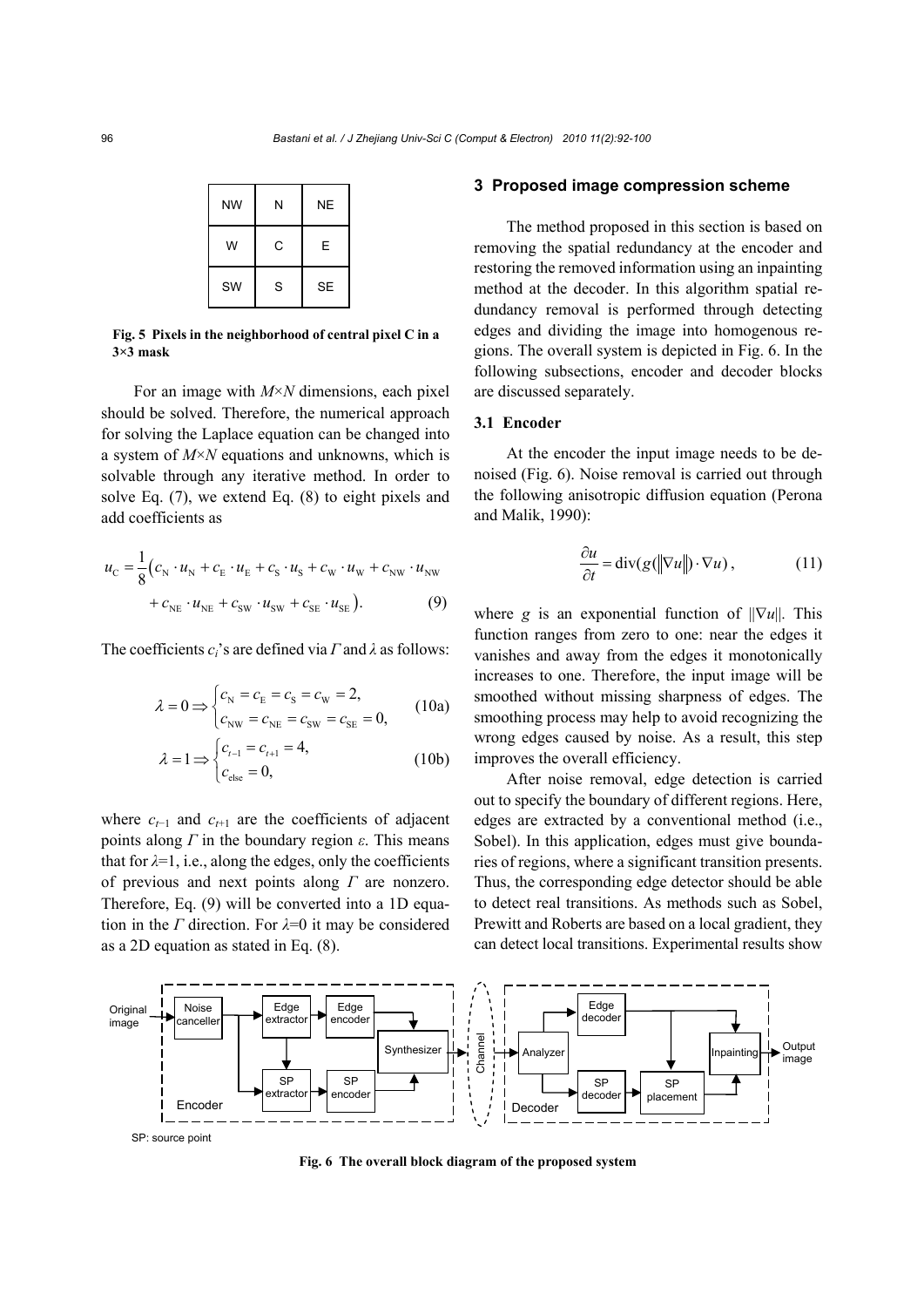that Sobel and Prewitt techniques produce nearly the same results. However, Roberts' method is of weaker response because it detects more false edges. Methods that perform edge linking, such as Canny, are not suitable for this application as the edges detected using this method may have some displacements compared to the actual position of transitions. These edges are then preserved as a binary image and encoded through a lossless encoder. They are used to assist in the recovering process later. While the size of the resultant binary image compared to the original one is 1:8, using an appropriate encoder, this size will be reduced further.

We aim to extract source points and eliminate others using edge information. For each edge, the source points are the endpoints by which the edges may be recovered. Each source point includes at least two pixels located on both sides of the related edge and indicates the variations in the direction perpendicular to the edge direction. Then, the source point information is gathered row by row and stored in a row array for being encoded and appended to the edge encoder output in a specified template and ultimately the final encoded image is formed. Fig. 7 illustrates the encoding process for an instant image of 256×256 and 8 bpp (bits per pixel). In this example the number of source points is 6% of the total number of pixels in the image. The size of the output encoded image is 7.5% of the original image size with 0.6 bpp.



**Fig. 7 Encoding and decoding processes**  (a) Original image  $(256\times256, 8 \text{ bpp})$ ; (b) Edges; (c) Source points; (d) Recovered image (0.6 bpp)

# **3.2 Decoder**

At the decoder side, the codes related to the source points and edges are decoded independently. Similar to what is performed at the encoder, the location of the source points is found through edge information, and therefore the location of source points whose values are stored in a row array will be identified. The inverse of the encoder operation is done in the decoder and the source point values will be located on the appropriate coordinates. Finally, using the resulting source points and edge information, the eliminated parts of the original image will be recovered via the mentioned inpainting technique. Fig. 7d shows the output of the entire process.

#### **4 Experimental results and discussion**

Throughout the experiment, the following implementation details were considered. In accordance with Eq.  $(11)$ , the noise removal block was accomplished using the Jacobi iterative method during 30 iterations. Sobel was chosen as the edge detection method and the threshold value was set manually. The edge detection block constructed a binary image, which was encoded through the JBIG algorithm. The source point extractor block took the image of edges as its input and identified the location of source points and labeled their two adjacent pixels as source points. Values of these points were then fed to the source point encoder in which the entropy coding was applied. As the edge image is required for finding the source points, choosing the edge threshold plays an important role in attaining high quality output. The less the threshold value is, the more edges will be extracted and the more source points and finally the better output will be obtained. However, small thresholds may produce spurious edges.

The source point placement block operation was similar to what has been done in the source point extractor at the encoder. In order to implement Eq. (9), the successive over relaxation (SOR) iterative algorithm was applied because of the sparse boundary condition in the inpainting problem.

For the given grayscale truncation error of 0.001 and compression ratio of 1:20 in a 256×256 image, the steady state mode was obtained after about 600 successive iterations. The number of iterations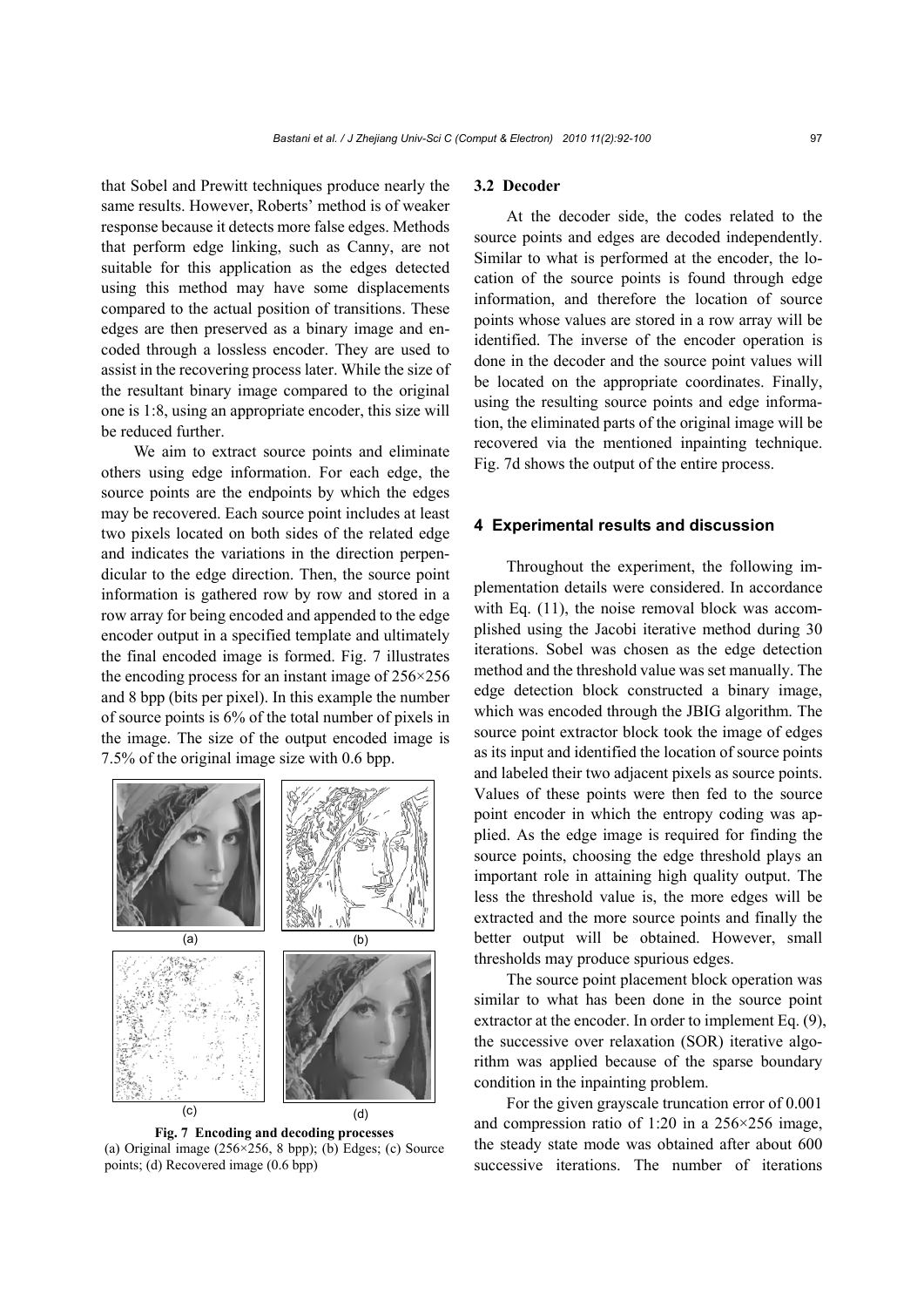depends on the number of eliminated points. The processing time during the simulation via Matlab R2007b, a Pentium Celeron 1.8 GHz processor and 512 MB RAM was about 4 s for the encoder and 40 s for the decoder. Note that the reported time was obtained from an implementation using Matlab codes, which are not optimum codes when the processing speed is of concern. Furthermore, in the decoding process, faster methods such as the Multigirid (Briggs *et al.*, 2000) can be implemented to accelerate the decoding process.

Test images were chosen from the USC-SIPI Standard Images Database (http://sipi.usc.edu/database/). We have tested our algorithm using gray level images. Hence, all color images in the database were converted to grayscale ones. Note that the presented method is applicable for RGB image compression as well, because the source point coordination for all channels remains the same while the image structures in color channels are similar to those in grayscale channels.

Fig. 8 shows the results obtained using the proposed algorithm for four typical samples: Splash, House, Airplane, and Peppers. The larger leftmost images in Figs. 8a–8d were the original images after noise removal, which acted as the input of each process. The first and second rows of each sample corresponded to the proposed algorithm and the JPEG compression technique with the same compression ratio, respectively. The first column was related to the compression ratio of 1:10 or 0.8 bpp. As was observed, there was no considerable distortion visible in all of the resulting images. The proposed algorithm worked properly for images with simple structures, like Splash, at high compression ratios such as 1:40, unlike JPEG which suffered from an undesirable blocking effect.

A conventional image quality index is the peak signal-to-noise ratio (PSNR), which is the ratio of the squared image intensity dynamic range to the mean squared difference of the original and distorted images. It is widely used for the estimation of quality in lossy image compression algorithms. This index is popular for its simplicity; however, it loses its advantages compared with natural human perception (Wang and Bovik, 2009). A better index for image quality measurement is the structural similarity (SSIM), calculated as

$$
SSIM = \frac{4\sigma_{XY}\mu_X\mu_Y}{(\sigma_X^2 + \sigma_Y^2)(\mu_X^2 + \mu_Y^2)},
$$
 (12)



**Fig. 8 Compression at different ratios through the proposed algorithm and JPEG** 

(a) Splash; (b) House; (c) Airplane; (d) Peppers. The larger leftmost image in each set is the original image at 8 bpp. In each set, the first and second rows show results of the proposed algorithm and JPEG respectively, and from left to right the compression ratios are 0.8, 0.4 and 0.2 bpp, respectively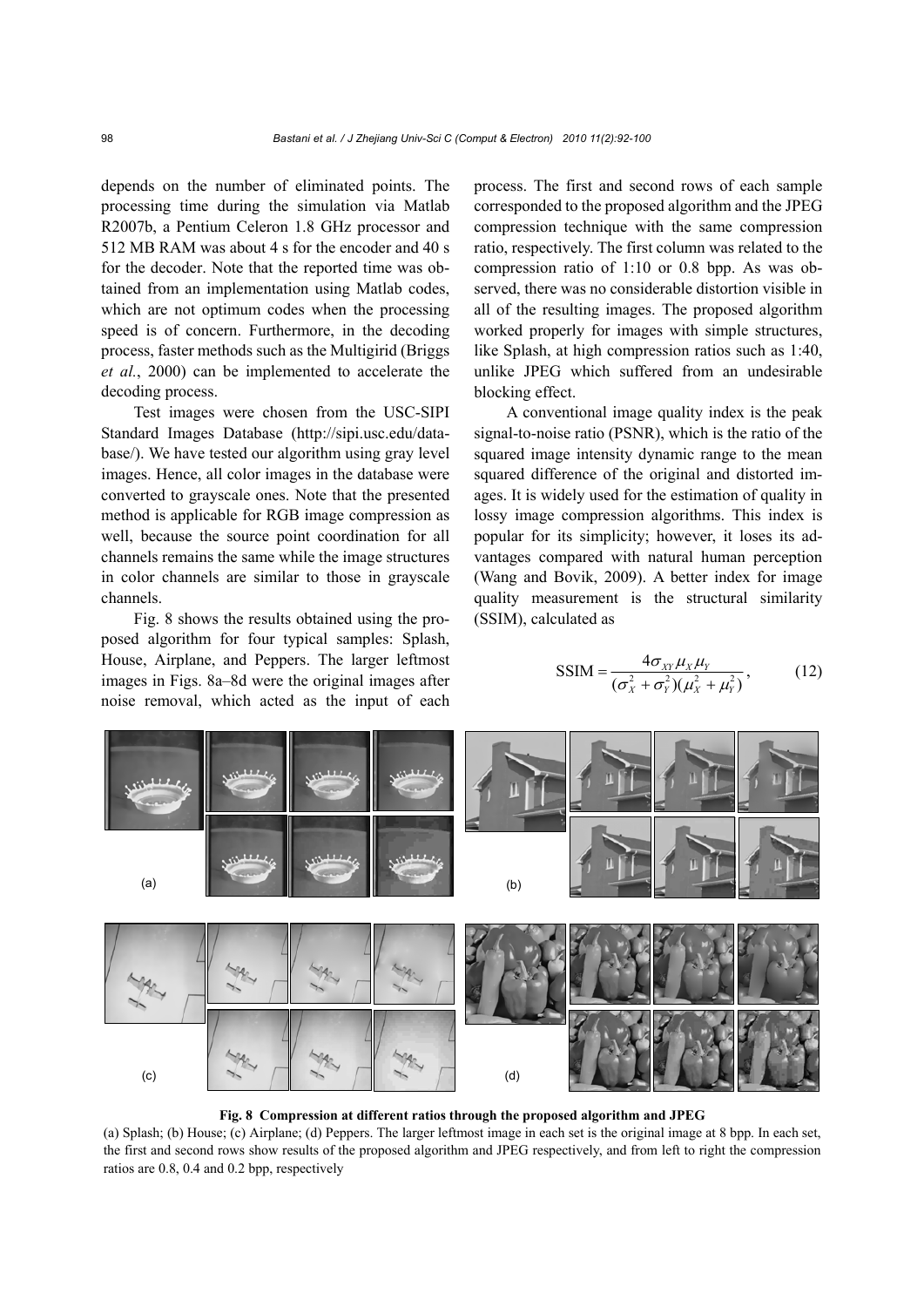where  $\sigma_X^2$ ,  $\sigma_Y^2$ ,  $\mu_X$  and  $\mu_Y$  are variances and means of the first and second images respectively, and  $\sigma_{yy}$  is the covariance between the images (see Wang *et al.* (2004) for details). The SSIM dynamic range is between −1 and 1, and the more SSIM, the more fidelity of images in comparison. SSIM is used for comparing structures of the distorted and the reference images. It is based

on the fact that the HVS is highly sensitive to the structural information of the scene. Table 1 gives the PSNR and SSIM of the sample images in Fig. 8, showing that our proposed method outperformed JPEG at high compression ratios such as 1:40 (0.2 bpp) and were more outstanding in low structured and low textured images such as Splash.

**Table 1 Comparison of PSNR and SSIM between JPEG and the proposed algorithm at different compression ratios for samples shown in Fig. 8**

| Image    | Method      |           | $PSNR$ (dB) |           |           | <b>SSIM</b> |           |
|----------|-------------|-----------|-------------|-----------|-----------|-------------|-----------|
|          |             | $0.8$ bpp | $0.4$ bpp   | $0.2$ bpp | $0.8$ bpp | $0.4$ bpp   | $0.2$ bpp |
| Splash   | Proposed    | 32.83     | 30.07       | 28.48     | 0.9748    | 0.9631      | 0.9509    |
|          | JPEG        | 41.87     | 36.00       | 30.16     | 0.9859    | 0.9579      | 0.8780    |
| House    | Proposed    | 41.13     | 27.95       | 26.47     | 0.9916    | 0.9462      | 0.9220    |
|          | JPEG        | 41.15     | 35.31       | 29.53     | 0.9841    | 0.9532      | 0.8717    |
| Airplane | Proposed    | 36.45     | 29.43       | 23.59     | 0.9940    | 0.9661      | 0.9471    |
|          | <b>JPEG</b> | 46.48     | 38.94       | 32.67     | 0.9935    | 0.9763      | 0.9136    |
| Peppers  | Proposed    | 28.30     | 23.90       | 20.61     | 0.9266    | 0.8513      | 0.7832    |
|          | <b>JPEG</b> | 35.40     | 31.00       | 36.31     | 0.9544    | 0.8890      | 0.7593    |

# **5 Conclusion**

We propose a new method for compressing images, which selects image inpainting to remove spatial redundancy. In this framework, some kinds of distinctive features are extracted from images at the encoder side, and regions with high correlation values are intentionally skipped during encoding. The remaining areas along with information associated with the edges are encoded to form the compressed output data. Removed information is to be recovered with the assistance of information sent to the decoder side. At the decoder, using a PDE-based inpainting algorithm, the removed areas are recovered after the remaining regions and edges are decoded.

The results obtained from the implementations of the proposed algorithm show the possibility of reaching a compression ratio of 1:40 while keeping the output at an acceptable quality. Furthermore, resulting images in case of high compression ratios and inputs of simple structure are visually more acceptable compared with the JPEG algorithm. The JPEG compression method suffers from blocking drawback at high ratios; in contrast, our algorithm can obtain smoother output for correlated regions.

Further improvements of the current scheme are still promising. Edge extraction can be more flexible and adaptable for compression. Finding the regions that can be eliminated is considered to be an open problem and it seems that solving this problem will lead to further increase in compression ratios and output quality.

#### **References**

- Bertalmio, M., 2006. Strong-continuation, contrast-invariant inpainting with a third-order optimal PDE. *IEEE Trans. Image Process.*, **15**(7):1934-1938. [doi:10.1109/TIP.2006. 877067]
- Bertalmio, M., Sapiro, G., Caselles, V., Ballester, C., 2000. Image Inpainting. Proc. Int. Conf. on Computer Graphics and Interactive Techniques, p.417-424. [doi:10.1145/ 344779.344972]
- Bertalmio, M., Bertozzi, A.L., Sapiro, G., 2001. Navier-Stokes, Fluid Dynamics, and Image and Video Inpainting. Proc. IEEE Computer Society Conf. on Computer Vision and Pattern Recognition, **1**:355-362. [doi:10.1109/CVPR. 2001.990497]
- Briggs, W.L., Henson, V.E., McCormick, S.F., 2000. A Multi-Grid Tutorial (2nd Ed.). Society for Industrial and Applied Mathematics (SIAM), Philadelphia, p.1-85.
- Chan, T.F., Shen, J., 2005a. Image Processing and Analysis. Society for Industrial and Applied Mathematics (SIAM), Philadelphia, p.277-279.